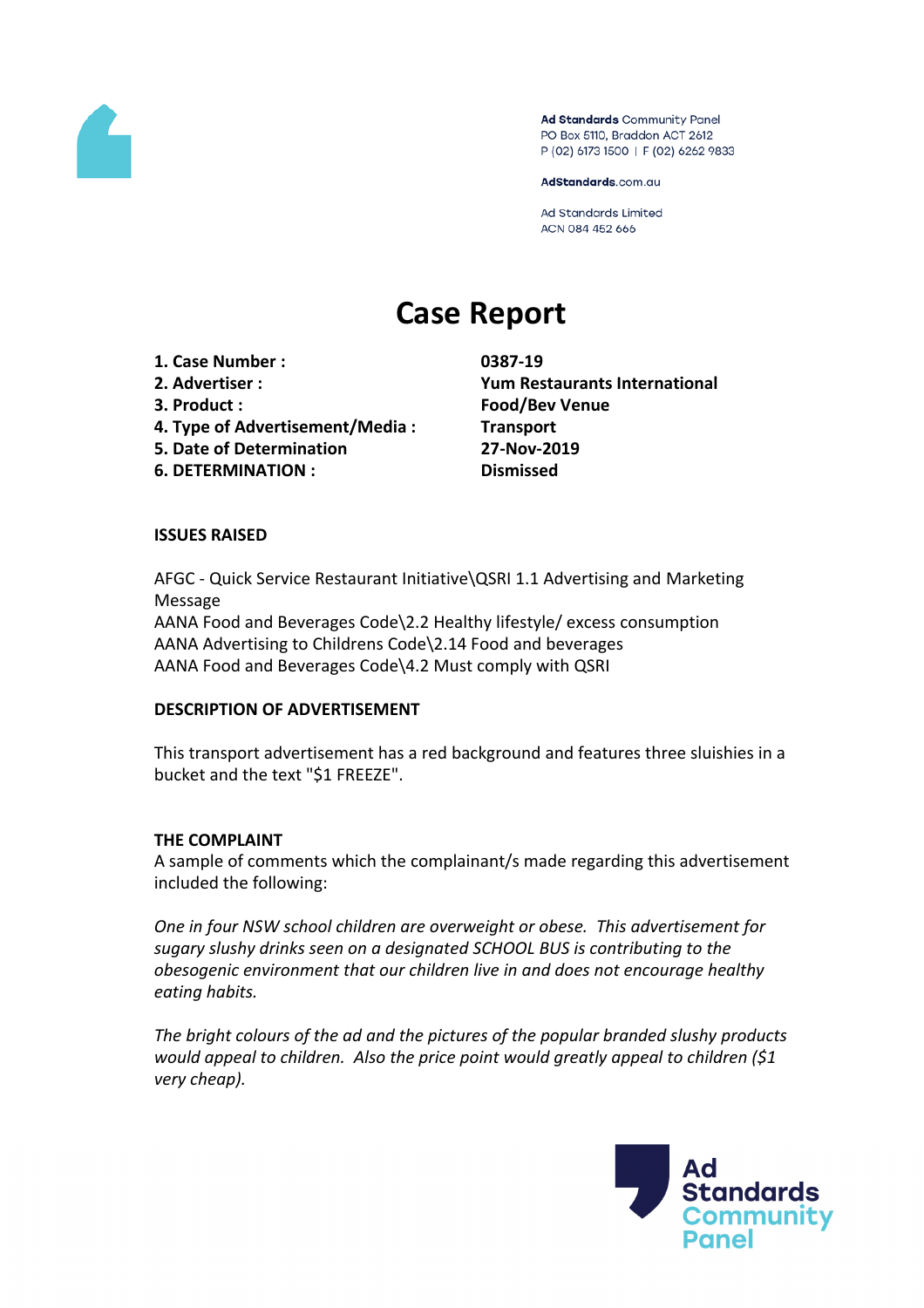

*The portion size is excessive (almost half a kg) with an average of 895kJ and over 13 teaspoons of sugar (the Mountain Dew and Pepsi slushies have added caffeine). Sugary drinks form part of the discretionary group within the Australian Dietary Guidelines (ADG) and do not fit within the Five Food Groups. These slushy products not only are regarded as discretionary items, but contains more than one serve of a discretionary item according to the ADG. Sugary drinks should not be promoted on buses, let alone the school buses taking our impressionable kids to and from school.*

## **THE ADVERTISER'S RESPONSE**

Comments which the advertiser made in response to the complainant/s regarding this advertisement include the following:

*I refer to your letter of 12 November 2019 setting out a complaint made by a party wishing to remain anonymous (Complainant). As the Marketing Manager responsible for the relevant advertisement in this instance, I respond to the complaint as follows:*

*Description of Advertisement*

*The Advertisement to which the Complainant refers to is a bus out of home poster for the KFC brand and its frozen beverage products: Schweppes Raspberry Freeze, Pepsi Freeze and Mountain Dew Freeze (Advertisement). The Advertisement is targeted at adults and will be advertised until March 2020.*

*The Advertisement depicts three frozen beverage products, one of which is a new flavour (Schweppes Raspberry Freeze). There are no health, nutritional or ingredient claims or statements made in the Advertisement. The only message communicated is the price of each frozen beverage, which is \$1.*

*The complaints and relevant codes*

*The Complainant has expressed concern that the Advertisement promotes sugary and caffeinated drinks to children.*

*The following concerns are cited in the complaints:*

*AFGC - Quick Service Restaurant Initiative\QSRI 1.1 Advertising and Marketing Message\a) represent healthier dietary choices;*

*2. AANA Food and Beverages Code\2.2 Healthy lifestyle/ excess consumption\encourage excess consumption;*

*3. AANA Advertising to Children's Code\2.14 Food and beverages\Must comply with*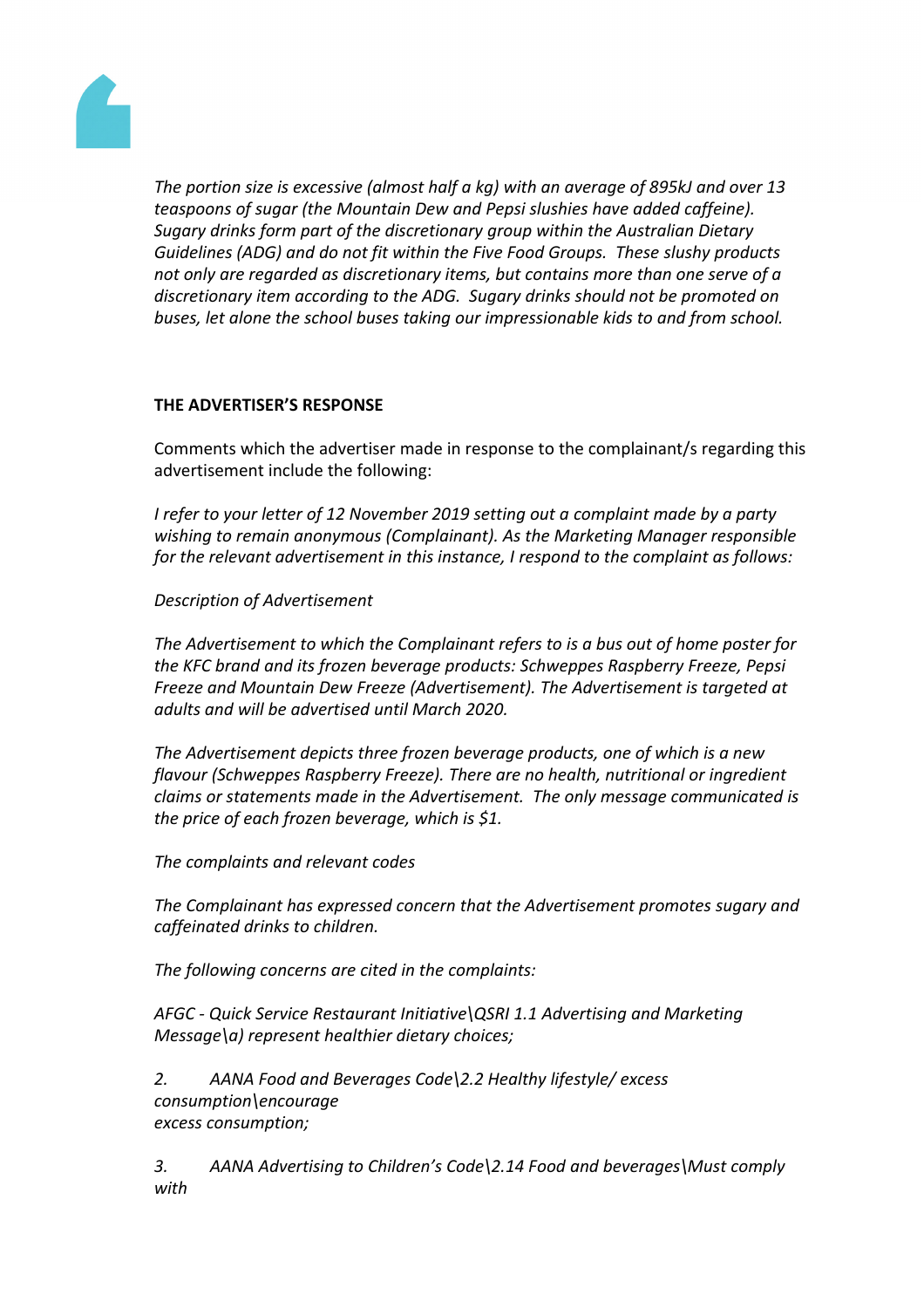

*AANA Food and Beverages Code; and*

*4. AANA Food and Beverages Code\4.2 Must comply with QSRI\Must comply with Schedule 1 of QSRI.*

*No targeted advertising to children representing unhealthy dietary choices*

*The bus identified was a public bus available for use by the general public. This is not a dedicated school bus or school route. The route this bus services is either 755 Mount Druitt to Shalvey & Plumpton or 755 Shalvey & Plumpton to Mount Druitt. As with all public buses, there is the possibility children will catch them however, KFC never advertises on private school buses. We are not provided with the exact bus routes our advertisements will be displayed on, however, KFC does not strategically buy media on buses travelling on school routes. Our audience for the bus campaign is P18+.*

*No encouragement of excessive consumption*

*As mentioned, the Advertisement is targeted at adults and there are no health, nutritional or ingredient claims or statements made in the Advertisement. Additionally, there is no messaging that would encourage excess consumption of these products.*

*The complainant alleges that the "bright colours of the ad…would appeal to children." The only colours displayed in the Advertisement are those of the actual frozen beverages. No additional colouring or design elements have been used to make it more appealing to children.*

*As to the \$1 price point, this is a standard price point for frozen beverages in the QSR industry and not strategically implemented to appeal to a younger audience, but rather to ensure KFC remains competitive in this category.*

*Australian Association of National Advertisers Code of Ethics ("Code of Ethics")*

*With respect to section 2 of the Code of Ethics, I note that the Advertisement:*

*does not discriminate or vilify any person or section of the community on account of race, ethnicity, nationality, gender, age, sexual preference, disability, mental illness or political belief (section 2.1);*

*does not employ sexual appeal in a way that is exploitative or degrading of any individual or group of people (section 2.2);*

*does not present or portray violence in any way (section 2.3);*

*does not depict or treat sex, sexuality and nudity in any way nor without sensitivity to the relevant audience (section 2.4);*

*does not use language which is inappropriate in the circumstances (section 2.5); does not depict any material contrary to Prevailing Community Standards on health and safety (section 2.6); and*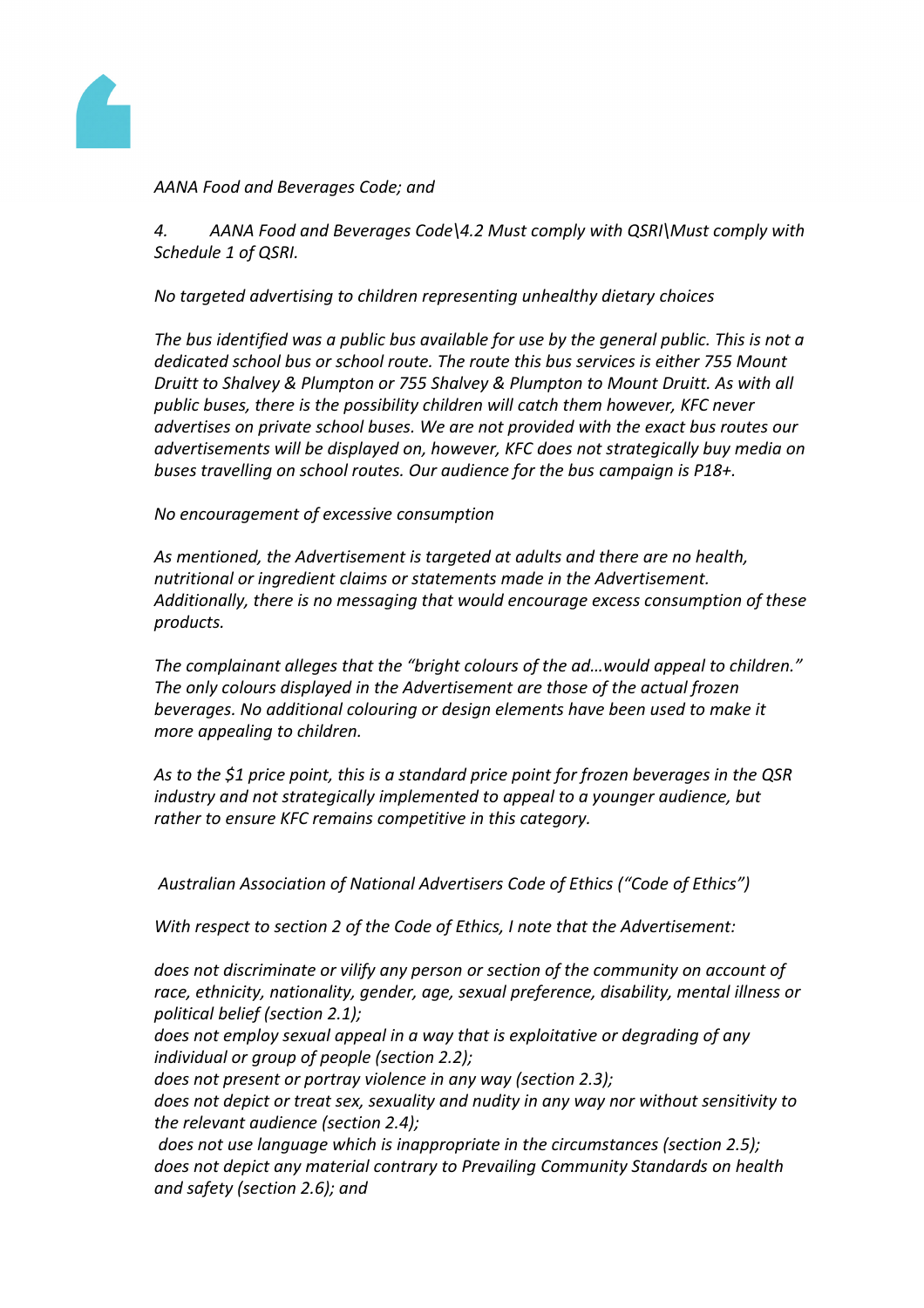

*the Advertisement is clearly distinguishable as an advert and uses KFC branding to that effect (section 2.7).*

*Therefore, for the reasons outlined above, KFC believes that the Advertisement complies with the AFGC - Quick Service Restaurant Initiative Code, the AANA Food and Beverages Code and the Code of Ethics.*

*We trust this addresses the Complainants' concerns.*

# **THE DETERMINATION**

The Ad Standards Community Panel (the Panel) considered whether this advertisement breaches the AANA Code for Advertising and Marketing Communications to Children (the Children's Code), the AANA Food and Beverages Advertising and Marketing Communications Code (the Food Code) and the Australian Quick Service Restaurant Industry Initiative for Responsible Advertising and Marketing to Children (the QSRI).

The Panel reviewed the advertisement and noted the advertiser's response.

The Panel noted that KFC is a signatory to the QSRI and determined that the provisions of the QSRI apply to this marketing communication.

The Panel noted that the QSRI is designed to ensure that only food and beverages that represent healthier choices are promoted directly to children.

The Panel considered the definition of advertising or marketing communications to children within the QSRI. The definition states that 'Advertising or Marketing Communications which, having regard to the theme, visuals and language used, are directed primarily to Children and are for food and/or beverage products.' Under this initiative children means "persons under the age of 14 years of age."

The Panel noted that the QSRI captures Advertising and Marketing Communications to Children where:

1. …the theme, visuals and language used, are directed primarily to Children and are for food and/or beverage products;

2. Advertising or Marketing Communications that are placed in Medium that is directed primarily to Children (in relation to television this includes all C and P rated programs and other rated programs that are directed primarily to Children through their themes, visuals and language); and/or

3. Where Children represent 35 per cent or more of the audience of the Medium.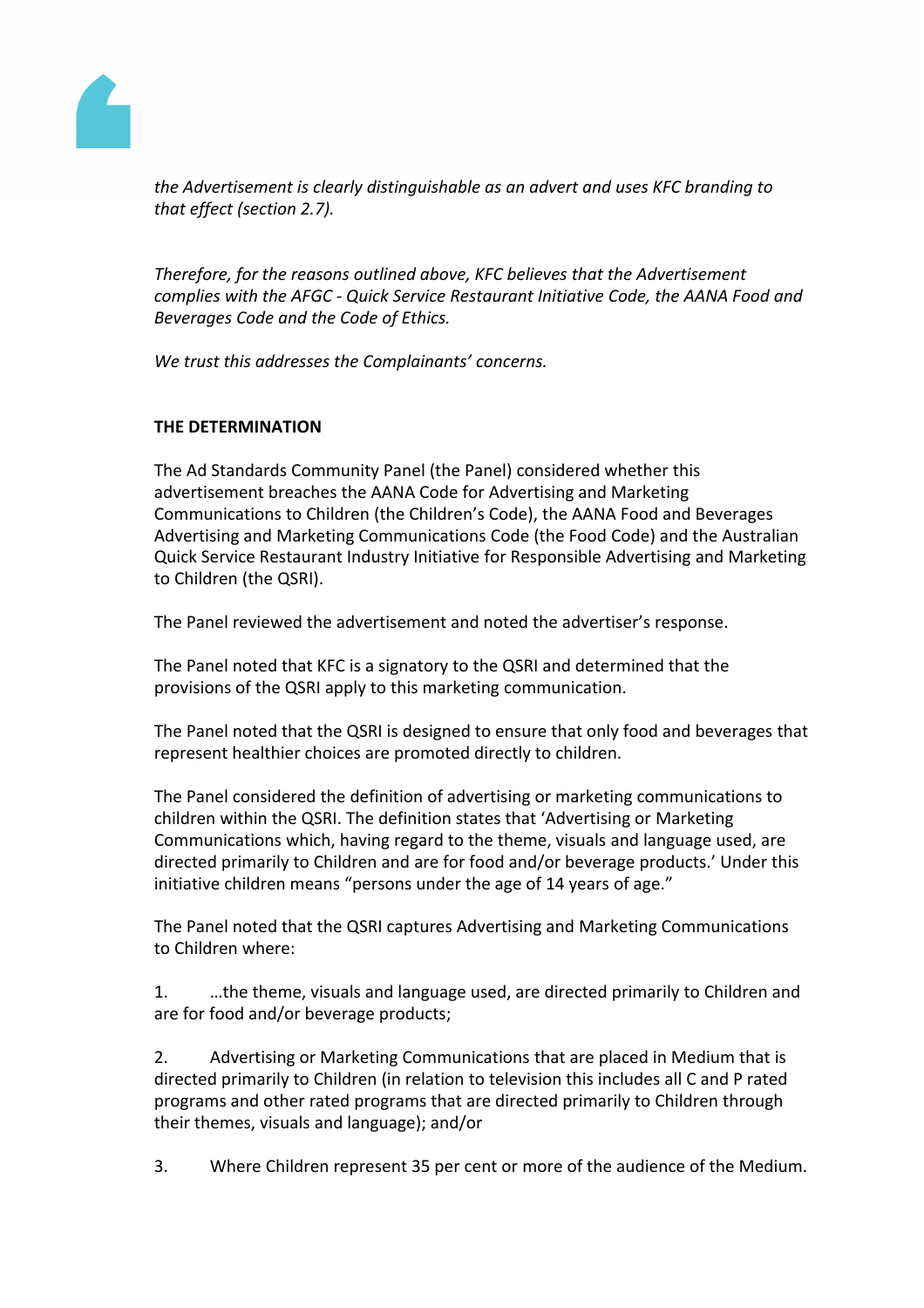

The Panel considered the definition of Medium in advertising or marketing communications to children within the QSRI which includes "television, radio, newspaper, magazines, outdoor billboards and posters, emails, interactive games, cinema and internet sites." The Panel considered that transport is covered by this definition.

The Panel determined that the advertisement did not meet points 2 or 3 of the QSRI in that it was not broadcast in a Medium that is directed primarily to Children or where Children represent 35 per cent or more of the audience of the Medium.

The Panel noted that with regards to point 1 the Panel must consider whether the communication activity is directed primarily to Children – regardless of its placement.

The Panel noted that the dictionary definition of "primarily" is "in the first place" and that to be within the QSRI the Panel must find that the advertisement is clearly aimed in the first instance at Children under 14 and that it must have regard to the 'theme, visuals and language' used in determining this issue.

The Panel noted the complainant's concern that the advertisement uses bright colours, a popular product and low price point which would be attractive to children.

The Panel noted the advertiser's response that the advertisement was on the side of a public bus and targeted at adults, and that the colour in the advertisement is the actual colour of the product.

The Panel then noted the visuals of the advertisement which shows three frozen drinks in a red and white bucked in front of a red background, with white text stating '\$1 FREEZE'. The Panel noted that the colours are bright and consistent with KFC branding. The Panel considered that the language used was not child-like or targeted specifically to children and there was no call to action. The Panel considered that the theme of frozen drink flavours would be attractive to children but would be equally attractive to adults. The Panel noted the words '\$1 Freeze' was a description of the price and the product name and would not be considered to be directed primarily to children.

In this instance the Panel considered that the theme, visuals and language of the advertisement were advertising a beverage, and the message was equally attractive to adults and children and was not directed primarily to Children under 14.

Based on the requirements outlined in the QSRI the Panel considered that as the advertisement was not directed primarily to Children, did not appear in a medium directed primarily to Children and did not appear in a medium which attracts an audience share of more than 35% of Children, the QRSI does not apply in this instance.